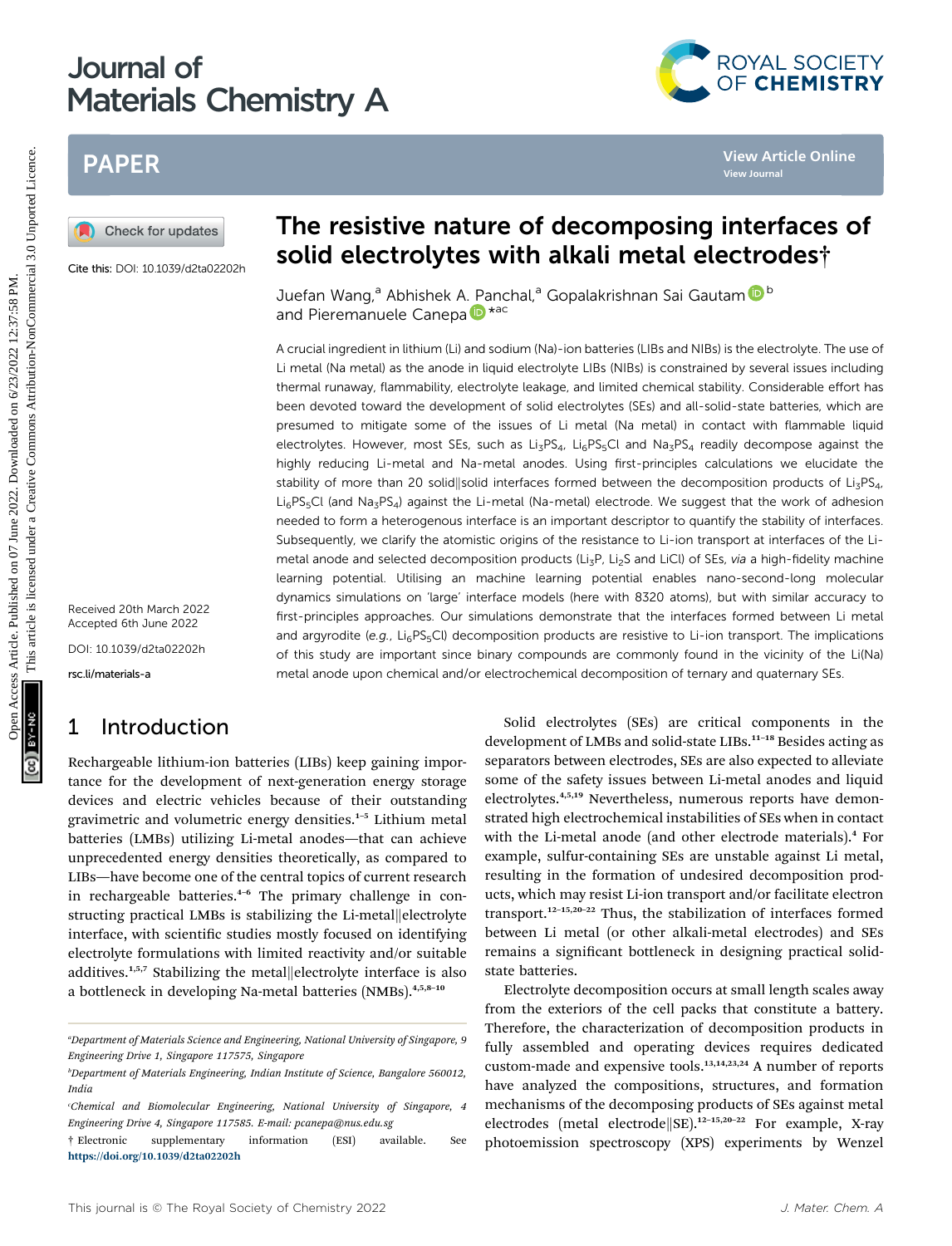et al.<sup>14</sup> reported that Li<sub>6</sub>PS<sub>5</sub>X (with X = Cl, Br and I), upon contact with Li metal, forms  $Li<sub>2</sub>S$ , LiX, and  $Li<sub>3</sub>P$ . As a result, the decomposition products of metal electrode SE interfaces are expected to be multiphased and highly heterogeneous, which complicates the description of ionic transport across interfaces. Furthermore, the structures and properties of the metal electrode SE interfaces are expected to be markedly different from the bulk materials. A detailed study of the interfacial properties, particularly ionic transport is needed for the advancement of solid-state batteries.

Another aspect of solid-state batteries relates to the mechanical stability (*i.e.*, adhesion) of the solid solid interfaces that are chemically or electrochemically formed. The loss of contact due to the lack of adhesion between Li metal and SEs appears as a major cause driving the buildup of interfacial impedance in solid-state devices.<sup>4,5,25</sup> To evaluate the mechanical stabilities of the interfaces, Lepley and Holzwarth<sup>26</sup> have performed accurate first-principles calculations of several Limetal SE interfaces (such as, Li $\|$ Li<sub>2</sub>O, Li $\|$ Li<sub>2</sub>S, Li $\|$ Li<sub>3</sub>PO<sub>4</sub> and  $Li\left(Li_3PS_4\right)$  and found that all interfaces were stable except  $Li\left\vert Li_{3}PS_{4}.\right.$  Other studies have investigated the effects of the stability of heterogeneous interfaces on the Li-ion transport properties.<sup>27</sup>–<sup>29</sup> **Journal of Materials Chemistry A**<br> **Express Article 2022**<br> **Construction of interfaced ones in the set of**  $\alpha$  **are the set of**  $\alpha$  **and light between the set of**  $\alpha$  **and light between the set of the set of the set of the** 

Yang and Qi<sup>27</sup> have proposed that an interface with good adhesion, i.e. a "lithiophilic interface" can result in a faster critical stripping current density, which is crucial to prevent dendrite growth. Recently, Seymour and Aguadero<sup>28</sup> have shown that Li (or Na)-ion transport across alkali-metal  $\left\| S E \right\|$  interfaces correlates directly with interfacial adhesion. Yang et al.<sup>29</sup> have employed classical molecular dynamics (MD) to study the process of Li plating and stripping on solid  $Li<sub>2</sub>O$ , showing that a coherent interface with strong interfacial adhesion and fast Liion diffusion can prevent pore formation at the interface. Here, we perform a systematic investigation including a larger data set of solid solid interfaces, particularly focusing on the correlation between the atomistic structure of interfaces and ionic transport, which is presently lacking.

We address the interfacial stability and Li-ion mobility of multiple interfaces formed between the Li-metal electrode and decomposition products of topical SEs, such as,  $\text{Li}_3\text{PS}_4$ ,  $\text{^{15,26,30,31}}$ argyrodite-Li<sub>6</sub>PS<sub>5</sub>Cl<sup>14</sup> and LiPON, with general formula  $Li_xPO_y$ - $N_z$ <sup>23,24,32</sup> We also analyze the Na $\parallel$ Na<sub>2</sub>S and Na $\parallel$ Na<sub>3</sub>P interfaces, which form upon the decomposition of  $Na<sub>3</sub>PS<sub>4</sub>$  against Na metal.<sup>13</sup> We perform large-scale MD simulations of selected interfaces, (i.e., Li $\|$ Li<sub>3</sub>P, Li $\|$ Li<sub>2</sub>S and Li $\|$ LiCl) based on highfidelity machine learning potentials (MLPs) trained on accurate first-principles data, which carry the accuracy of ab initio molecular dynamics (AIMD) while giving access to appreciably larger time and length scale simulations.

We reveal that the mechanical stabilities of the Li (or Na) metal||SE interfaces are primarily governed by the atomistic structures of the interfaces, which in turn are dependent on the surface orientations and/or terminations of the decomposition products. Furthermore, we show that the interfaces formed between Li metal and decomposition products of the argyrodite  $Li_6PS_5Cl$  SE (i.e.,  $Li_3P$ ,  $Li_2S$  and LiCl) are resistive to Li-ion transport, explaining the observed impedance buildup. Our results provide insights into engineering solid solid interfaces with better interfacial stability and improved ionic transport.

# 2 Construction of interfaces of decomposition products and metal anodes

We discuss the procedure to build heterogeneous interfaces between an alkali metal (Li or Na) with one of their binary compounds (e.g.,  $Li_3P$ ), formed as a result of SE decomposition. In constructing the heterogeneous interfaces between the alkali metal (e.g., Li or Na) and the binary compounds, we identify stable stoichiometric surfaces (following Tasker's criteria<sup>33</sup>) with low surface energies,  $\gamma$ , of both materials, which are paired into an interface (see Table S1 of the ESI†). To describe  $\gamma$ , we have used the slab model in eqn  $(1).<sup>34</sup>$ 

$$
\gamma = \lim_{N \to \infty} \frac{1}{2S} \left[ E_{\text{slab}}{}^{N} - N E_{\text{bulk}} \right] \tag{1}
$$

where S is the surface area of the slab,  $E_{\text{slab}}^N$  is the energy of the relaxed slab containing N formula units, and  $E_{\text{bulk}}$  is the energy per formula unit of the bulk structure. The energies of eqn (1) (and the following equations) are Gibbs energies, which we approximated by using density functional theory (DFT, see Sec. 7) total energies ignoring  $pV$  and entropic contributions. The slab models included a sufficient number of layers and a vacuum of 15 Å was used to converge  $\gamma$  to within  $\pm 0.01$  J  $m^{-2}$ .

The set of stable surfaces in Li (or Na)-metal and binary compounds are considered, and their corresponding  $\gamma$  values are displayed in the Wulff shapes shown in Fig. 1.35,36 The values of  $\gamma$ , not shown in Fig. 1, are included in Tables S2 and S3 of the ESI.† The (100) surface of Li metal has the lowest surface energy of  $\sim$ 0.46 J m<sup>-2</sup>, while for Na metal, the (100) and (110) surfaces have similar  $\gamma$  values,  $\sim 0.22$  J m<sup>-2</sup> and  $\sim 0.21$  J m<sup>-2</sup>. In Li<sub>2</sub>S, <br>Li Q Ne S, and Ne Q the (111) feest dominates the Wulfi Li<sub>2</sub>O, Na<sub>2</sub>S, and Na<sub>2</sub>O, the (111) facet dominates the Wulff shape, while for  $Li_3P$ , LiCl,  $Li_3N$ , and Na<sub>3</sub>P, the {001}-type surfaces have the lowest  $\gamma$  values (Fig. 1). Our calculated surface energies,  $\sim$ 0.33 J m<sup>-2</sup> for the (111) surface and  $\sim$ 0.51 J m<sup>-2</sup> for the (110) surface of Li<sub>2</sub>S, as well as  $\sim$ 0.53 J m<sup>-2</sup> for the (111) surface of  $Li<sub>2</sub>O$  are consistent with the values reported in previous literature studies.<sup>37,38</sup> Li<sub>3</sub>N and LiCl exhibit stable facets that are terminated with both Li and anion species, while other compounds have stable facets exposing a Li (or Na) layer.

The surfaces shown Fig. 1 are subsequently paired to form heterogeneous interfaces. Different metrics serve to quantify the effect of mechanical strain and/or the chemical bond formation/destruction at the interface.39,40 The interface formation energy  $(E_f \text{ calculated using eqn (2)})$  is the energy difference between the interface model and bulk structures of A and B, and includes both mechanical (*i.e.*, elastic strain) and chemical components.<sup>34</sup>

$$
E_{\rm f} = \frac{E_{\rm AB} - [N_{\rm A}E_{\rm A} + N_{\rm B}E_{\rm B}]}{2S}
$$
 (2)

where  $S$  is the surface area of the interface and  $E_{AB}$  is the energy of the fully relaxed interface model, containing  $N_A$  and  $N_B$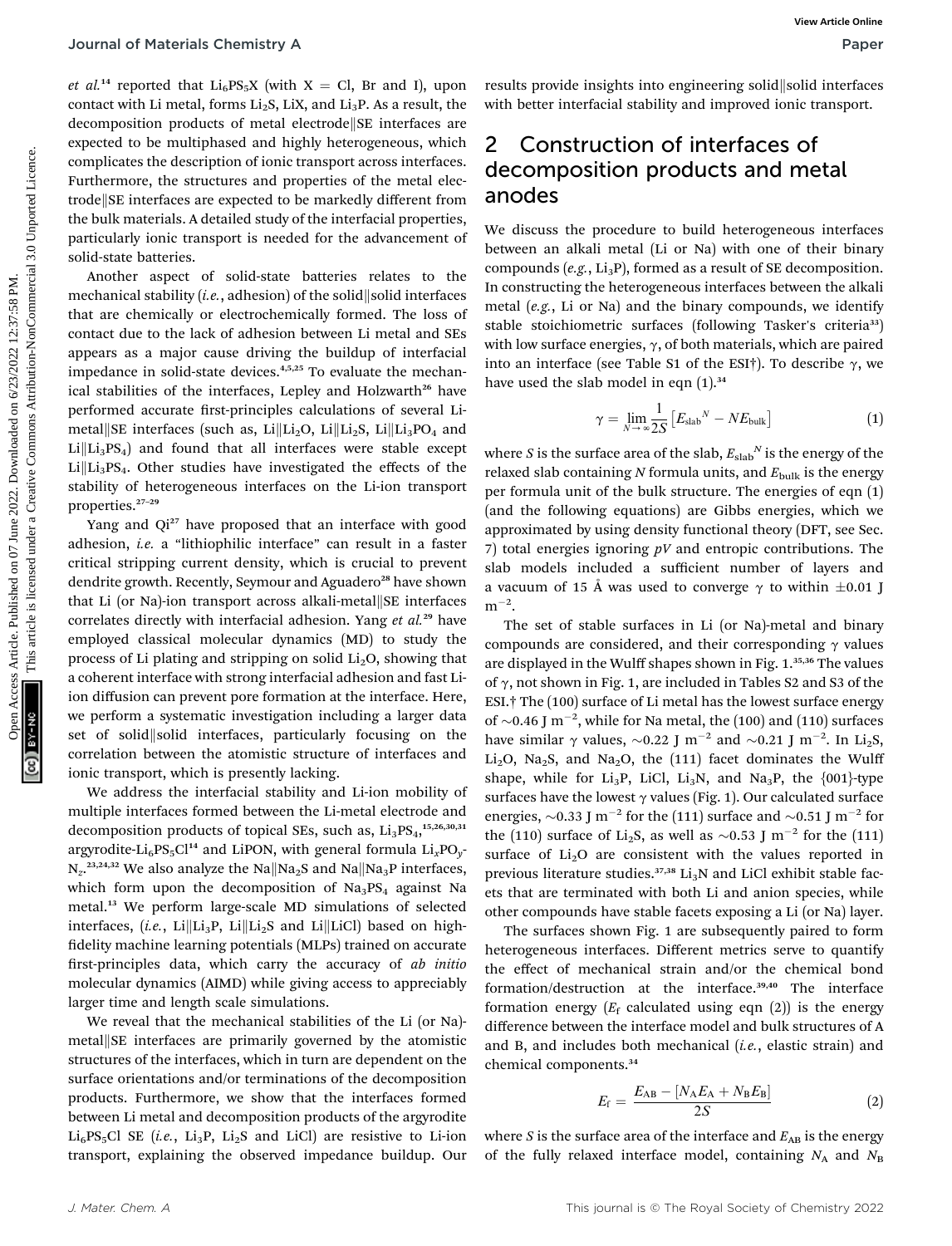

Fig. 1 Computed Wulff shapes of binary compounds Li<sub>2</sub>S (panel a), Li<sub>3</sub>P (b), Li<sub>2</sub>O (c), LiCl (d), Na<sub>2</sub>S (e), Na<sub>3</sub>P (f), Na<sub>2</sub>O (g), and Li<sub>3</sub>N (h), with their corresponding surface energies (in J m<sup>-2</sup>). The chemical nature of the surface terminations (term.) are also indicated. Wulff polygons are constructed using stoichiometric, non-polar, and symmetric surfaces (including an inversion symmetry).

formula units of materials A and B, whose bulk energies are  $E_A$ and  $E_B$ , respectively. Elastic stress can arise in interfaces displaying large lattice mismatch, and "absorbed" by the interface through the release of the stress energy, via formation of dislocations.<sup>41,42</sup> By removing the elastic strain from  $E_f$  (of eqn (2)), we obtain two important descriptors: (i) the interfacial energy,  $\sigma$  of eqn (9), and (ii) the work of adhesion,  $W_{\text{adhesion}}$  of eqn (4), which are paramount in evaluating the overall stability of interfaces.  $\sigma$  quantifies the formation (or destruction) of chemical bonds as the interface is created, excluding all mechanical contributions.

$$
\sigma = \frac{E_{AB} - [N_A E_{A(z)} + N_B E_{B(z)}]}{2S}
$$
(3)

where  $E_{A(z)}$  and  $E_{B(z)}$  are the energy per formula unit of the bulk A and B, as obtained from a constrained relaxation along the direction (z) normal to the interface, where the in-plane lattice vectors of the bulk structures are fixed to those of the fully relaxed interface. It follows that, the elastic strain energy associated with the interface is calculated as  $E_f - \sigma$ .<br>The work of adhesian W. (of ean (4)) is

The work of adhesion,  $W_{\text{adhesion}}$  (of eqn (4)) is the work done to part two adherent surfaces to an infinite distance, and quantifies the mechanical stability of an interface.

$$
W_{\text{adhesion}} = \gamma_{\text{A}} + \gamma_{\text{B}} - \sigma \tag{4}
$$

where  $\gamma_A$  and  $\gamma_B$  (eqn (1)) are the surface energies of materials A and B, respectively. Nominally, small (positive) values of  $\sigma$  and large (positive) values of Wadhesion are indicative of a high interfacial stability. To account for the effect of elastic strain, eqn (5) gives an alternative definition of  $W_{\text{adhesion}}$ .

$$
W_{\text{adhesion}} = \gamma_{\text{A}} + \gamma_{\text{B}} - E_{\text{f}} \tag{5}
$$

For the creation of interface models, we use the algorithm by Taylor et al.,<sup>43</sup> which samples the configurational space to find interface models that minimize the lattice mismatch between two materials. While pairing surfaces, we used the in-plane lattice constants of the binary compounds  $(e.g., Li_3P)$  and applied a lattice mismatch-induced strain to the metal surface, since the bulk moduli of binary compounds are typically greater than the alkali metals  $(i.e.,$  Li and Na).<sup>11,44</sup> The constructed interface models are symmetric; for example,  $Li<sub>2</sub>S||Li-metal$ consists of two identical interfaces that forms a  $Li<sub>2</sub>S$ ||Limetal $\Vert$ Li<sub>2</sub>S system, as displayed in panel c in Fig. 2. The slab thickness of binary compounds is typically  $\sim$ 10 Å, which is sufficient to distinguish the interface features from their bulklike properties. However, thicker slabs are required for Li  $(\sim 12)$  $\hat{A}$ ) and Na ( $\sim$ 14  $\hat{A}$ ) to distinguish the interface regions from the bulk region.<sup>26</sup>

# 3 Stability of interfaces of decomposition products and metal electrodes

Fig. 2a and b show the computed interfacial energetics,  $E_f$ ,  $\sigma$ , and  $W_{\text{adhesion}}$  (as defined in eqn (4)), for a number of interfaces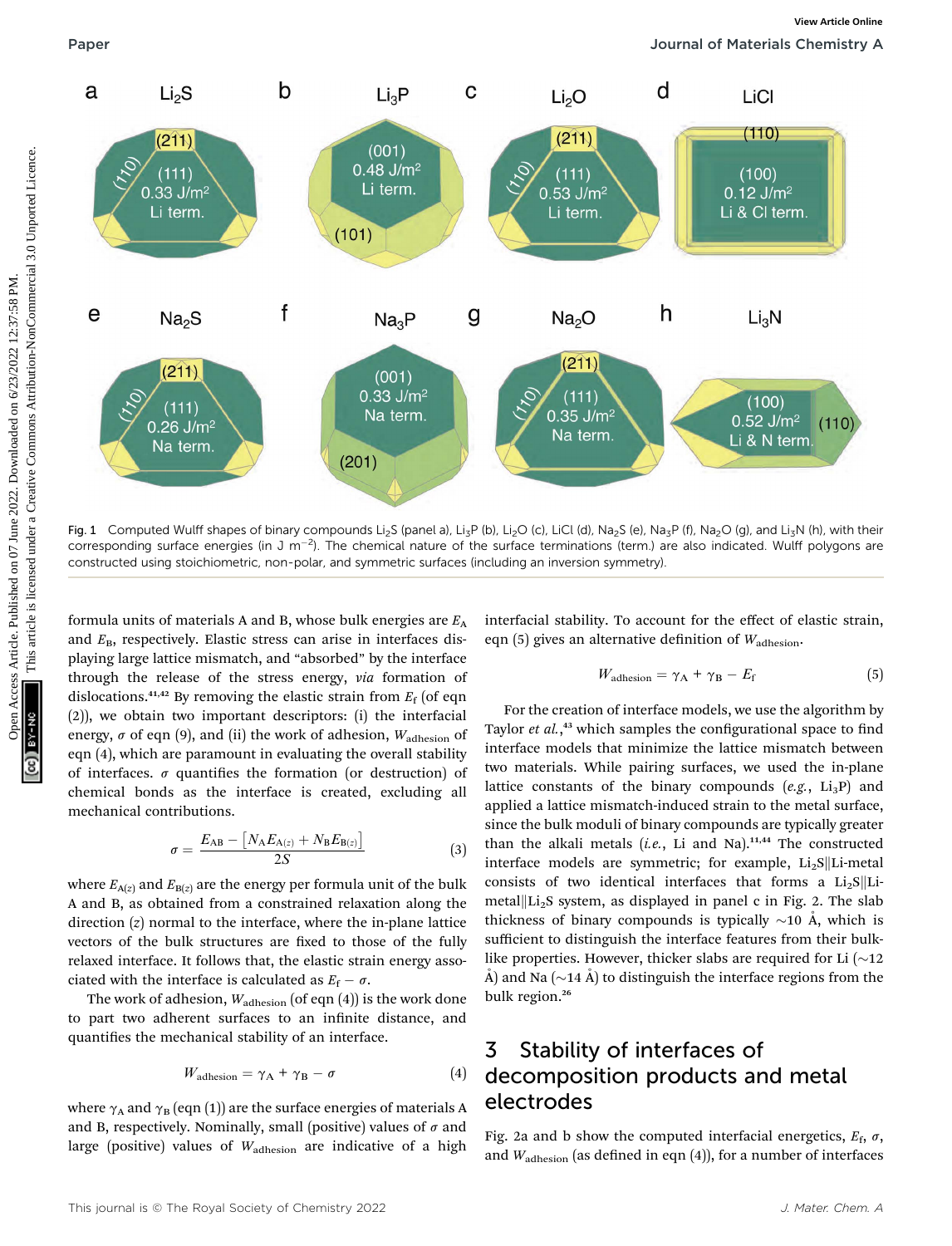

Fig. 2 Computed interfacial quantities (in J m<sup>-2</sup>) for (a) Li-based interfaces and (b) Na-based interfaces. Atomic structures of representative interfaces, namely (c) Li(110)||Li<sub>2</sub>S(110), (d) Na(110)||Na<sub>2</sub>S(110) (e) Li(100)||Li<sub>3</sub>P(001) and (f) Na(100)||Na<sub>3</sub>P(001). The interface regions are indicated by the shaded areas. The non-periodic direction of the interface is indicated by the "out-of-plane" vectors.

considered. An illustration of the interface models for  $Li(110)$ Li<sub>2</sub>S(110), Na(110)||Na<sub>2</sub>S(110), Li(100)||Li<sub>3</sub>P(001) and Na(100)|| Na<sub>3</sub>P(001) is shown in Fig. 2c-f, where the interfacial regions are indicated by the shaded areas. Representations of other interfaces are shown in Fig. S1–S5 of the ESI.† In the Li cases considered, we find the most stable interfaces are those formed with Li $_3$ N, displaying  $W_{\rm adhesion}$  in the range of 0.8–1.0 J  $\rm m^{-2}$ , and  $\sigma \sim 0.25$  J m<sup>-2</sup> (Fig. 2a). In contrast, the least stable interfaces<br>are LillLiCl, which exhibit a low W. are Li||LiCl, which exhibit a low  $W_{\text{adhesion}}$  and high  $\sigma$ . In Nabased systems, the most and least stable interfaces are  $\text{Na}(110)$  $Na<sub>2</sub>O(110)$  and  $Na(100)||Na<sub>3</sub>P(001)$ , respectively. Note that results of  $W_{\text{adhesion}}$  from eqn (5) (including strain contributions) in Fig. S7 and S8† appear similar in magnitude (and sign) to those obtained using eqn (4) (excluding strain) in Fig. 2. Therefore, we will refer to  $W_{\text{adhesion}}$  of eqn (4) and Fig. 2 throughout the remainder of the manuscript.

Previous computational and experimental studies have suggested that  $Li\|Li_2S$ ,  $Li\|Li_3P$  and  $Li\|LiCl$  interfaces are expected to form when argyrodite-Li<sub>6</sub>PS<sub>5</sub>Cl SE reacts with Li metal.<sup>14,15</sup> A comparison of the Wadhesion (Fig. 2a) of these interfaces indicates that Li $\|\text{LiCl} \ll \text{Li}\|\text{Li}_2S \leq \text{Li}\|\text{Li}_3P$ . Li $(100)\|\text{Li}_3P(001)$  is expected to dominate the overall interface of Li metal and  $Li_6PS_5Cl$ , if similar quantities of  $Li_2S$  and  $Li_3P$  are produced upon decomposition. In the case of  $Li<sub>3</sub>PS<sub>4</sub>$ , predicted values of  $W_{\text{adhesion}}$  (Fig. 2a) suggest the coexistence of both Li $\vert\vert\text{Li}_2\text{S}$  and Li $\|$ Li<sub>3</sub>P interfaces, consistent with prior literature studies.<sup>15,45,46</sup> For LiPON,  $W_{\text{adhesion}}$  follows the order Li $\|\text{Li}_3\text{P} \ll \text{Li}\|\text{Li}_2\text{O} \approx$  $Li\left\vert Li_{3}N\right\rangle$ , implying that the Li-metal anode will mostly interface

with  $Li<sub>2</sub>O$  and  $Li<sub>3</sub>N$ , also consistent with previous investigations.15,23,24,32,47

In most cases considered, the interfacial region (shaded regions in Fig. 2c and d) exhibits substantial atomic rearrangements upon full relaxation, with the exceptions being  $Li(110)||Li<sub>3</sub>N(110)$  (Fig. S3†) and  $Li(110)||LiCl(100)$  (Fig. S2†). A qualitative analysis of the interface models suggests that there is always a pronounced atomic reconstruction on the metal side of the interface as compared to that of the binary compound for all Li (and Na) interfaces. This is another confirmation that both Li and Na metals are softer than their binary compounds.<sup>44</sup> Li (or Na) atoms originating from the metal side of the interfacial region form stabilising bonds with anion species from the compound side, with bond lengths that are similar to the bulk binary structures (see Table S5†).

In general, interfaces with a lattice mismatch smaller than a few percent can be considered as epitaxial, and the re-organization of atoms at the interface remains minimal compared to others with a significant lattice mismatch  $(\geq 5\%)$ . In some cases, we find large lattice mismatches when interfaces are formed between the dominant facets of binary compounds with the (100) or (110) surfaces of the metals (Li or Na). For example, the Li<sub>2</sub>S(111) facet displays a lattice mismatch of  $\sim$ 14.2% with the Li(100) surface (Table S3†), indicating that such an interface may not occur practically. The lattice mismatch between  $Li<sub>2</sub>S(110)$  and Li(110) facets is lower ( $\sim$ 5.1%) and consequently exhibits a higher  $W_{\text{adhesion}}$  than  $\text{Li}_2\text{S}(111)$ ||Li(100). The  $\text{Li}_2\text{S}$ ||Li interface is likely to exhibit significant structural re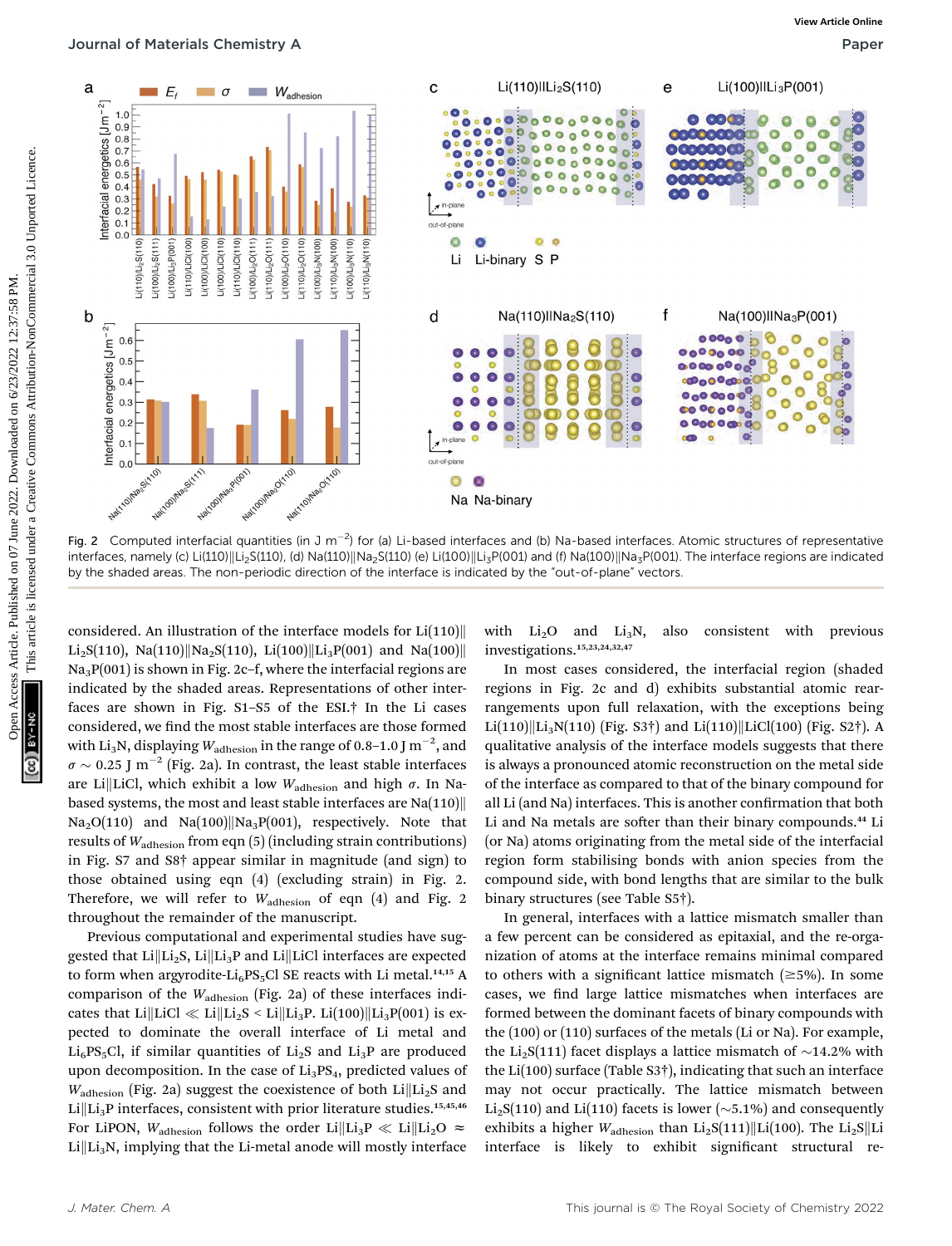arrangement since the  $Li<sub>2</sub>S(110)$  facet does not occupy a significant portion of the Wulff volume of  $Li<sub>2</sub>S$ , and consequently results in a  $Li<sub>2</sub>S$ ||Li interface that is susceptible to delamination in real devices.

We also find that the surface terminations of binary compounds are crucial to determine the interfacial stability. For example, the Li(110)||Li<sub>2</sub>O(111) interface has a small lattice mismatch of  $\sim$ 1.73% (Table S3†). However, its fully relaxed geometry exhibits larger lattice distortion of the interfacial region as compared to other  $Li\|Li_2O$  based interfaces (see Fig. S4†). This interfacial instability comes from the fact that the  $Li<sub>2</sub>O(111)$  surface is terminated with only Li atoms—this excess number of Li atoms and lack of anions near the interface region affects the chemical stabilization of the interface due to the lack of bond formation between Li (from the metal side of the interface) and O.

In Na systems, the Na(110)||Na<sub>2</sub>S(110), Na(100)||Na<sub>2</sub>S(111), and  $\text{Na}(100)$ || $\text{Na}_3\text{P}(001)$  show reconstructions in the interfacial region similar to their Li analogues (Fig. 2c and S1c, d†). Additionally, we find the computed values of  $W_{\text{adhesion}}$  (and  $\sigma$ ) to be lower (less positive) than their corresponding Li analogues (see Fig. 2a and b). Despite the low values of  $W_{\text{adhesion}}$  (<0.35 J  $\text{m}^{-2}$ ), both Na $\parallel$ Na<sub>2</sub>S and Na $\parallel$ Na<sub>3</sub>P may still occur at the Nametal electrode. The Na $\|Na_2O$  interface has a significantly larger  $W_{\rm adhesion} \left(\sim\! 0.65~{\rm J~m}^{-2}\right)$  than Na $\rm \parallel$ Na<sub>3</sub>P  $\left(\sim\! 0.35~{\rm J~m}^{-2}\right)$  and Na $\parallel$ Na<sub>2</sub>S interfaces (~0.30 J m<sup>-2</sup>).

## 4 Lithium transport at heterogeneous interfaces

To quantify ionic transport through heterogeneous interfaces, we have used the tracer diffusivity,  $D^*$  of eqn (6) and (7). While we quantify only Li-ion transport across heterogeneous interfaces, similar qualitative trends might hold for Na-ion transport as well.

$$
D^*(T) = \lim_{t \to \infty} \frac{1}{2dt} \frac{1}{N} \sum_{i=1}^N \left\langle |r_i(t) - r_i(0)|^2 \right\rangle; \tag{6}
$$

$$
D^*(T) = D_0 \exp\bigg(-\frac{E_a}{k_B T}\bigg). \tag{7}
$$

where  $r_i(t)$  is the displacement of the  $i^{\rm th}$  Li-ion at time  $t, N$  is the number of diffusing ions, and  $d$  is the dimensionality of the diffusion process.  $E_a$  in the Arrhenius eqn (7) is the Li-ion migration energy,  $D_0$  is the ionic diffusivity at infinite temperature (T), and  $k_B$  is the Boltzmann constant. We obtain  $D^*$ ,  $D_0$ and  $E_a$  from MD simulations based on our trained moment tensor potentials (MTPs),<sup>48</sup> which is machine learned from AIMD simulations of the bulk and interface structures (see Sec. 7.2). The largest MD simulations of heterogeneous interfaces investigated in this study contains 8320 atoms and samples the ionic dynamics for times >10 ns, which enables an accurate assessment of transport properties. Table S6† summarizes the mean absolute errors from the MTP training and its validation.



**Fig. 3** Arrhenius plots of Li<sup>+</sup>  $D^*$  (in cm<sup>2</sup> s<sup>-1</sup>) of bulk binary compounds<br>from MTP-MD simulations. The activation energies, calculated from from MTP-MD simulations. The activation energies, calculated from eqn (7), and the related error bars are provided as text annotations. Vac. stands for structures with a Li vacancy.

The calculated  $D^*$  as a function of temperature for bulk binary compounds  $Li_2S$ ,  $Li_3P$  and LiCl, with and without  $Li^+$ vacancies (Vac) are shown in Fig. 3. We have not included the case of LiCl without vacancies where we could only probe a limited number of diffusion events, which are insufficient to estimate accurate Li-ion diffusivities. The assessment of Li-ion transport in the bulk structures of  $Li<sub>2</sub>S$ ,  $Li<sub>3</sub>P$  and LiCl is crucial to compare the transport across heterogeneous interfaces. Notably, our calculated  $E_a$  is in reasonable agreement with the experimental results (see Table S7†). For example, the calculated  $E_a$  in LiCl with Vac, ( $\sim$ 399  $\pm$  5 meV), is qualitatively similar to the existing experimental value  $(\sim 510 \text{ meV})$ .<sup>49</sup> The computed  $E_a$  of Li<sub>3</sub>P with Vac ( $\sim$ 155  $\pm$  7 meV) is in better agreement with the experiment value ( $\sim$ 180 meV)<sup>50</sup> as compared to pristine Li<sub>3</sub>P ( $\sim$ 1061  $\pm$  53 meV). On the other hand, the calculated  $E_a$  in pristine-Li<sub>2</sub>S ( $\sim$ 1573  $\pm$  104 meV) is closer to the experimental value ( $\sim$ 1.5 eV at  $T$  > 800 K)<sup>51</sup> than the calculated  $E_{\rm a}$  in Li<sub>2</sub>S with Vac ( $\sim$ 313  $\pm$  2 meV). Unsurprisingly, the introduction of Vac lowers the activation energies of both  $Li<sub>2</sub>S$  and  $Li<sub>3</sub>P$  as shown in Fig. 3. The calculated  $E_a$  of  $Li_3P$  (with Vac) is lower than that of  $Li<sub>2</sub>S$  (with Vac), which is in agreement with previous studies showing superior Li-ion conductivity of  $Li_3P$  over  $Li_2S$ .<sup>52</sup>

To investigate the Li-ion transport across the argyrodite- $Li<sub>6</sub>PS<sub>5</sub>Cl$ |Li-metal interface (*i.e.*, the interfaces formed by the decomposition products of argyrodite with Li metal), we performed MTP-MD simulations on three interface models, namely, Li(110)||Li<sub>2</sub>S(110), Li(100)||Li<sub>3</sub>P(001) and Li(110)||  $LiCl(100)$ . The choice of these specific interfaces is motivated by their highest Wadhesion values (Fig. 2a) compared to other possible configurations using Li metal and the same binary compound. Although  $Li(110)||LiCl(110)$  has the highest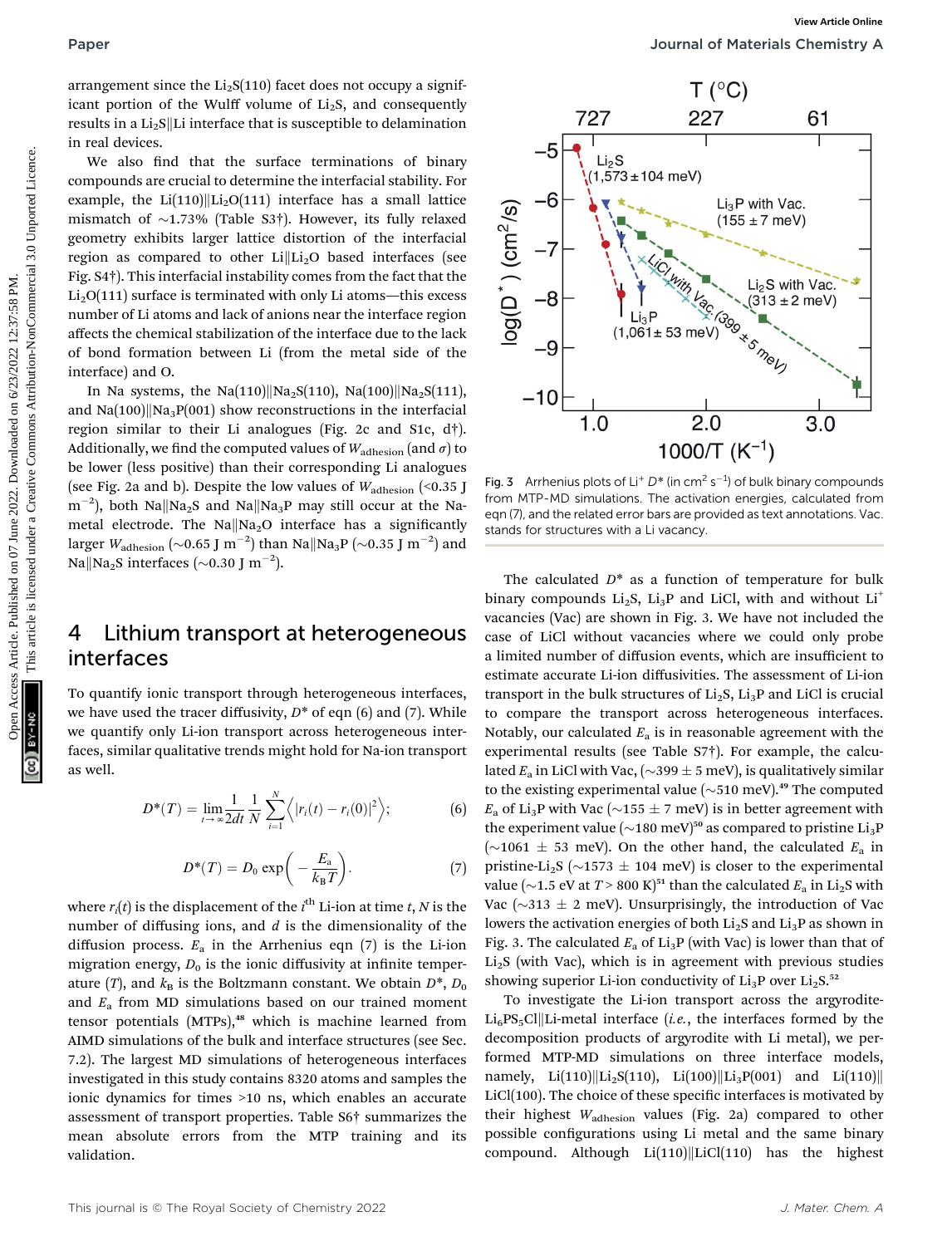

Fig. 4 Snapshots of (a, c) Li(100)||Li<sub>3</sub>P(001) and (b, d) Li(110)||Li<sub>2</sub>S(110) interfaces at 0 ns (a and b), and 5 ns (c and d), respectively, at 400 K. The inplane and out-of-plane components of Li<sup>+</sup>-D<sup>\*</sup> in the Li-metal and Li<sub>3</sub>P regions (e) of the Li(100)||Li<sub>3</sub>P(001) interface and Li<sub>2</sub>S regions (f) of the Li(110)||Li<sub>2</sub>S(110) interface at 400 K. Dark blue spheres: Li<sup>+</sup> (binary), green spheres: Li<sup>+</sup> (metal), orange spheres: P and yellow spheres: S.

 $W_{\text{adhesion}}$ , we have chosen Li(110)||LiCl(100) as the representative model because of its lower computational cost for AIMD simulations. We randomly introduced a number of Li<sup>+</sup> vacancies (~1.1%) into the interface region to calculate  $D^*$ , since it is likely that heterogeneous interfaces will comprise highly defective materials, especially due to the in situ formed decomposition products. To distinguish Li<sup>+</sup> belonging either to Li metal or binary compounds, we have labeled  $Li<sup>+</sup>$  in Li metal as  $Li^+($ metal) (green spheres in Fig. 4 and S9†), and  $Li^+($  in binary compounds as  $Li<sup>+</sup>$  (binary) (dark blue spheres), respectively. Furthermore, the direction of Li-ion transport with respect to the interfacial plane, i.e., in-plane or out-of-plane, helps to qualify the nature of Li transport. Indeed, only Li ions diffusing out-of-plane will contribute to effective ion-transport across the interface. The predicted  $Li^{\dagger}D^*$  in both Li metal and binary compounds are summarized in Table S8.† The mean square displacement (MSD) plots used to derive  $Li^+D^*$  are shown in Fig. S11–S13.†

In Fig. 4a–d and S9a, b,† we show the snapshots of different interfaces at 400 K during the MTP-MD simulations. In the following paragraphs, bulk is intended as the portion of the interface model which mimics the bulk structure. Initially, all interfaces exhibit modest atomic rearrangements near the interface region (violet shaded area). After  $\sim$ 5 ns, significant Li<sup>+</sup> displacement in both the metal and binary bulk along with  $Li^+$ exchange (*i.e.*, there is a significant amount of  $Li^+$  (metal) diffusing into Li<sub>3</sub>P bulk and vice versa) can be clearly observed in  $Li(100)||Li<sub>3</sub>P(001)$ . This can be understood by the high values of

Li<sup>+</sup>-D<sup>\*</sup> (Fig. 4e) in both the in-plane (within bulk systems, 3.03  $\times$  $10^{-6}$  to 3.76  $\times$   $10^{-6}$  cm<sup>2</sup> s<sup>-1</sup>) and out-of-plane (across the bulk systems,  $1.93 \times 10^{-7}$  to  $1.99 \times 10^{-7}$  cm<sup>2</sup> s<sup>-1</sup>) directions in the  $Li(100)||Li_3P(001)$  system.

In contrast, in  $Li(110)||Li<sub>2</sub>S(110)$  and  $Li(110)||LiCl(100)$ , we observe limited diffusion events and sparse exchange of Li ions during the MTP-MDs, which in turn is quantified by the low inplane  $(4.86 \times 10^{-8} \text{ to } 1.89 \times 10^{-7} \text{ cm}^2 \text{ s}^{-1})$  and even lower outof-plane  $(6.43 \times 10^{-9} \text{ to } 2.21 \times 10^{-8} \text{ cm}^2 \text{ s}^{-1})$  diffusivities in both systems. We find that for all interfaces, the out-of-plane components of both  $Li^+$  (metal) and  $Li^+$  (binary) are much smaller than their respective in-plane components, which indicate that the  $Li<sup>+</sup>$  diffusion across the interface remains limited.

## 5 Discussion

A systematic study of the structures, interfacial energetics, and ionic transport properties of solid/solid interfaces is paramount for the development of solid-state batteries. Here, we have used a combination of accurate DFT calculations to explore the stability of interfaces arising from the decomposition of SEs with highly reducing alkali-metals, *i.e.*, Li and Na. Upon identifying the thermodynamically stable heterogeneous interfaces, we trained MTPs based on accurate AIMD simulations, and in turn used such MTPs to run long duration (>10 ns) simulations to elucidate the Li-ion transport properties across specific interfaces.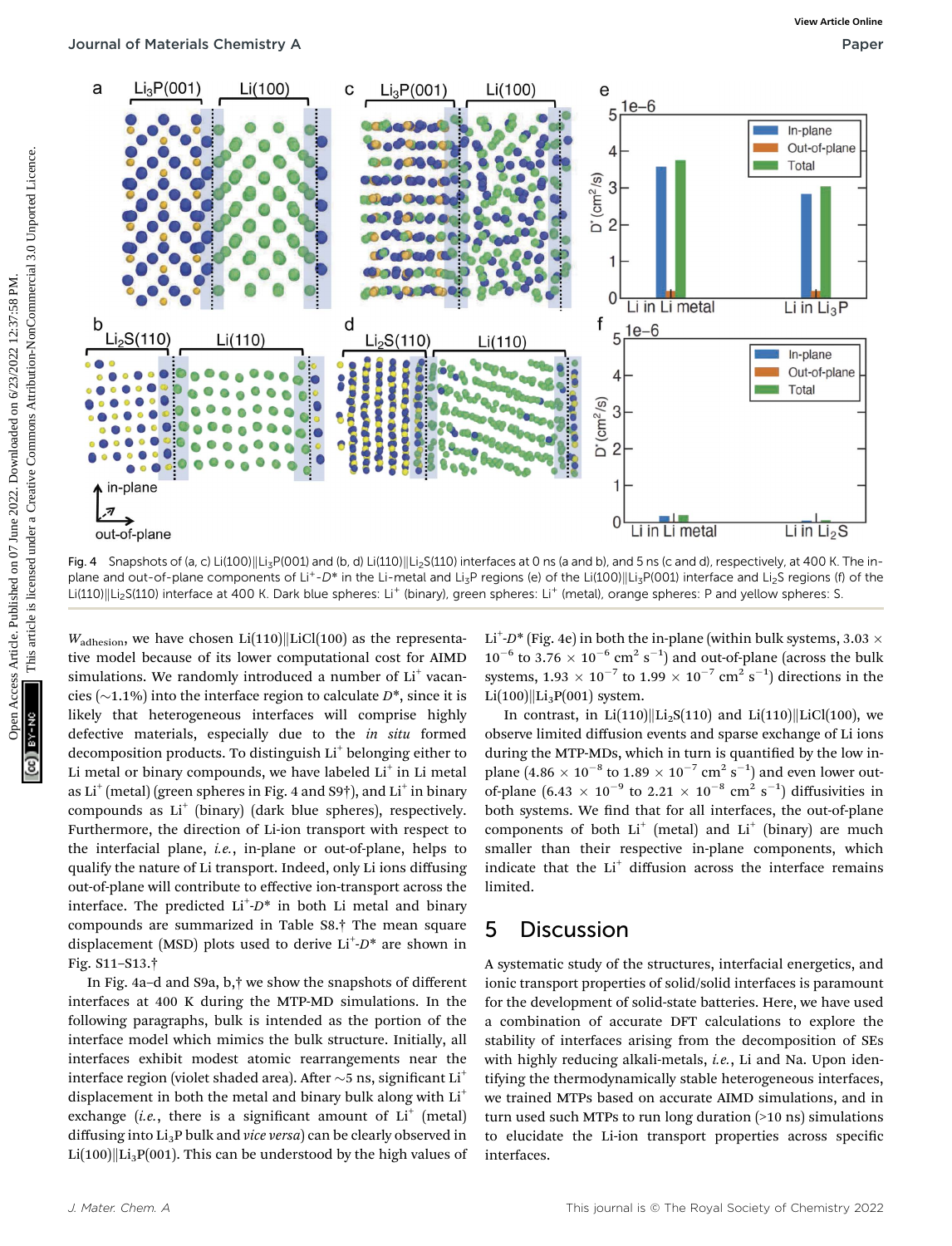Although the morphology of real electrode  $\left\Vert S\right\Vert$  interfaces can be far more complex than the interface models used here, our detailed atomistic models provide insights into the microscopic structure and mechanical stability of buried interfaces between SEs and alkali-metals. Still, one major limitation of our analysis is the finite number of interface models considered (20 in this study). Clearly, it is impossible to survey the whole configurational space of interfaces (potentially thousands $11,16,34$ ), and alternative strategies should be sought.

This study demonstrates that both surface orientations together with the surface terminations of binary compounds can largely affect the atomistic structures of interfaces (see Sec. 3), which in turn determine the interfacial lattice coherence, the thermodynamic stability of interfaces and the mechanical stability of such interfaces in LMBs and solid-state batteries. Several studies have revealed the crucial role played by surface terminations of SEs in determining the interfacial stability.<sup>11,53,54</sup> For example, using first-principles calculations, Tateyama et al.<sup>53</sup> reported that the low-energy  $Li<sub>7</sub>La<sub>3</sub>Zr<sub>2</sub>O<sub>12</sub>$ (LLZO) surfaces lead to the chemical instability of the LLZO $\|$ Limetal interface.

Our analysis also suggests that  $W_{\text{adhesion}}$  (of eqn (4))measuring the energy cost to separate two materials of a heterogeneous interface—is an important descriptor to evaluate the mechanical stability of interfaces.

In particular, W<sub>adhesion</sub> should be large enough to avoid interface delamination.<sup>55</sup> Yang et al. demonstrated that for common Li-metal $\|\text{SE}$  interfaces, a  $W_{\text{adhesion}} > 0.7 \text{ J m}^{-2}$  was required to prevent the formation of interfacial voids with the application of an external pressure of 20–30 MPa.<sup>29</sup> Recently, Seymour and Aguadero<sup>28</sup> have developed a "bond breaking" approach and derived that if  $W_{\text{adhesion}} > 2\gamma$  (where  $\gamma$  is the surface energy of Li or Na metal), the formation of interfacial voids with potential loss of contact during Li (or Na) stripping could be avoided. Our data suggest that among the Li-based interfaces (Table S4†), only the Li(100)||Li<sub>2</sub>O(110), Li(100)||  $Li<sub>3</sub>N(110)$  and  $Li(110)||Li<sub>3</sub>N(110)$  interfaces satisfy this criterion. For interfaces with Na metal, only the two  $Na||Na<sub>2</sub>O$  interfaces have a  $W_{\text{adhesion}}$  larger than twice the surface energy of Na(110) (or Na(100)).

The mechanisms of LiPON passivation of Li metal has been a matter of debate.<sup>23,24,32</sup> Recent studies by Hood et al.<sup>23</sup> have indicated that  $Li<sub>3</sub>N$  and  $Li<sub>2</sub>O$  are distributed uniformly on the surface of Li metal, while  $Li<sub>3</sub>P$  was not in direct contact with Li metal. In contrast, the study led by the Meng research group had suggested that only  $Li<sub>3</sub>N$ ,  $Li<sub>2</sub>O$  and  $Li<sub>3</sub>PO<sub>4</sub>$  could be present in the interfacial region formed between Li-metal and LiPON.<sup>24</sup> Our results show that  $Li\|Li_2O$  and  $Li\|Li_3N$  interfaces have better interfacial stabilities than  $Li\|Li_3P$ , which agree well with the experimental scenario that both  $Li<sub>2</sub>O$  and  $Li<sub>3</sub>N$  can be in direct contact with Li metal, while  $Li<sub>3</sub>P$  can only exist in the subinterfacial layer.<sup>23</sup>

It has been established that argyrodite SEs are prone to decomposition against Li metal,<sup>14,52</sup> with evidence of formation of Li<sub>2</sub>S, Li<sub>3</sub>P and LiX (with  $X = Cl$ , Br or I) at the potential of Li metal (i.e., 0 volts vs.  $Li/Li^{+}$ ). Among the interfaces formed between Li metal and the decomposition products of argyrodite Li<sub>6</sub>PS<sub>5</sub>Cl as SE, *i.e.* Li $\|$ Li<sub>2</sub>S, Li $\|$ Li<sub>3</sub>P and Li $\|$ LiCl, Li $\|$ Li<sub>3</sub>P has the largest value of  $W_{\text{adhesion}}$  (Fig. 2), suggesting that  $\text{Li}_3\text{P}$  is more likely to form a stable interface with Li metal as compared to the other binary compounds. On one hand, the appreciable electronic conductivity of  $Li<sub>3</sub>P$  could lead to continuous reactions with Li metal and growth of the decomposing interphases.<sup>56</sup> On the other hand, we have not considered the interfacial stability between binary compounds and  $Li<sub>6</sub>PS<sub>5</sub>Cl$ . Because these interfaces may not be mechanically stable, loss of contact between the SE and its decomposition products may also contribute to increased impedance.14,22 Indeed, it has been shown that the change in particle size of  $Li<sub>2</sub>S$  upon lithiation leads to loss of contact of the  $Li_6PS_5Cl||Li_2S$  interface and increases resistance.<sup>25</sup>

The Li<sup>+</sup> conductivity (or diffusivity) determined in experiments largely depends on the sample quality, its crystallinity and experimental conditions. In particular, the presence of defects, grain boundaries, and lattice disorder all affect Li<sup>+</sup> transport significantly.<sup>57,58</sup> Therefore, here we have restricted our study to the crystalline structures (both decomposing products and interfaces), a situation where the MTP approach has been proven to be adequate to predict ionic transport properties.<sup>52,59,60</sup> However, one major limitation of the current implementation of MTP is its lack of transferability from training within the binary bulk systems to being directly used in heterogeneous interfaces, requiring significant retraining of MTP with new training sets for each distinct interface. Therefore, a complete retraining of the MTP for each interface combination considered in this work is highly resource intensive, which pushes a comprehensive examination of Li (and Na) transport across all interfaces out of the scope of our work. Paper<br>
Although the morphology of real electrodelps interfaces can they are the ratio of the more compute the ratio of the more compute the ratio of the creative Commons are the ratio of the creative Commons are the creat

Assume that  $Li<sub>6</sub>PS<sub>5</sub>Cl$  reacts entirely with Li metal (at 0 volts vs. Li/Li<sup>+</sup>) according to eqn  $(8)$ :<sup>14,15,52</sup>

$$
\text{Li}_6\text{PS}_5\text{Cl} + 8\text{Li} \rightarrow 5\text{Li}_2\text{S} + \text{Li}_3\text{P} + \text{LiCl} \tag{8}
$$

where  $Li<sub>2</sub>S$  is produced  $5\times$  in excess over the other binaries, in agreement with experimental evidence.<sup>14,22</sup> For example, from Xray photoemission spectroscopy (XPS) experiments, Wenzel et al.<sup>14</sup> and Schwietert et al.<sup>22</sup> have observed the presence of  $Li<sub>2</sub>S$ , LiCl, and  $Li_3P$  at the argyrodite Li-metal interface. On the basis of our interfacial energetics, Li<sup>+</sup> transport calculations and eqn (8), we propose a macroscopic picture of the interface of decomposing argyrodite- $Li<sub>6</sub>PS<sub>5</sub>Cl$  against Li metal, as shown in Fig. 5.

Our data suggest a lower stability of the LiCl||Li-metal interface as compared to  $Li<sub>3</sub>P$  and  $Li<sub>2</sub>S$ , which indicates that LiCl may be in direct contact with Li metal over a negligible interfacial area. It appears that LiCl may not be directly involved in interfacial Li-transport. At voltages larger than 0.0 volts vs. Li/Li<sup>+</sup> other decomposition products have been reported and observed, with the most prominent being  $Li_3PS_4$ ,<sup>15,20,22</sup> which may form in the sub-interfacial layers of the SE. Since  $Li<sub>2</sub>S$  is in molar excess over  $Li<sub>3</sub>P$  and LiCl, the Li-ion percolation in the proximity of the metal electrode SE interfaces will be largely limited by the lower ionic conductivity of  $Li<sub>2</sub>S.<sup>14</sup>$  Furthermore, our explicit study on interfaces confirmed that only Li metal $\|Li_3P$  displays facile Li-ion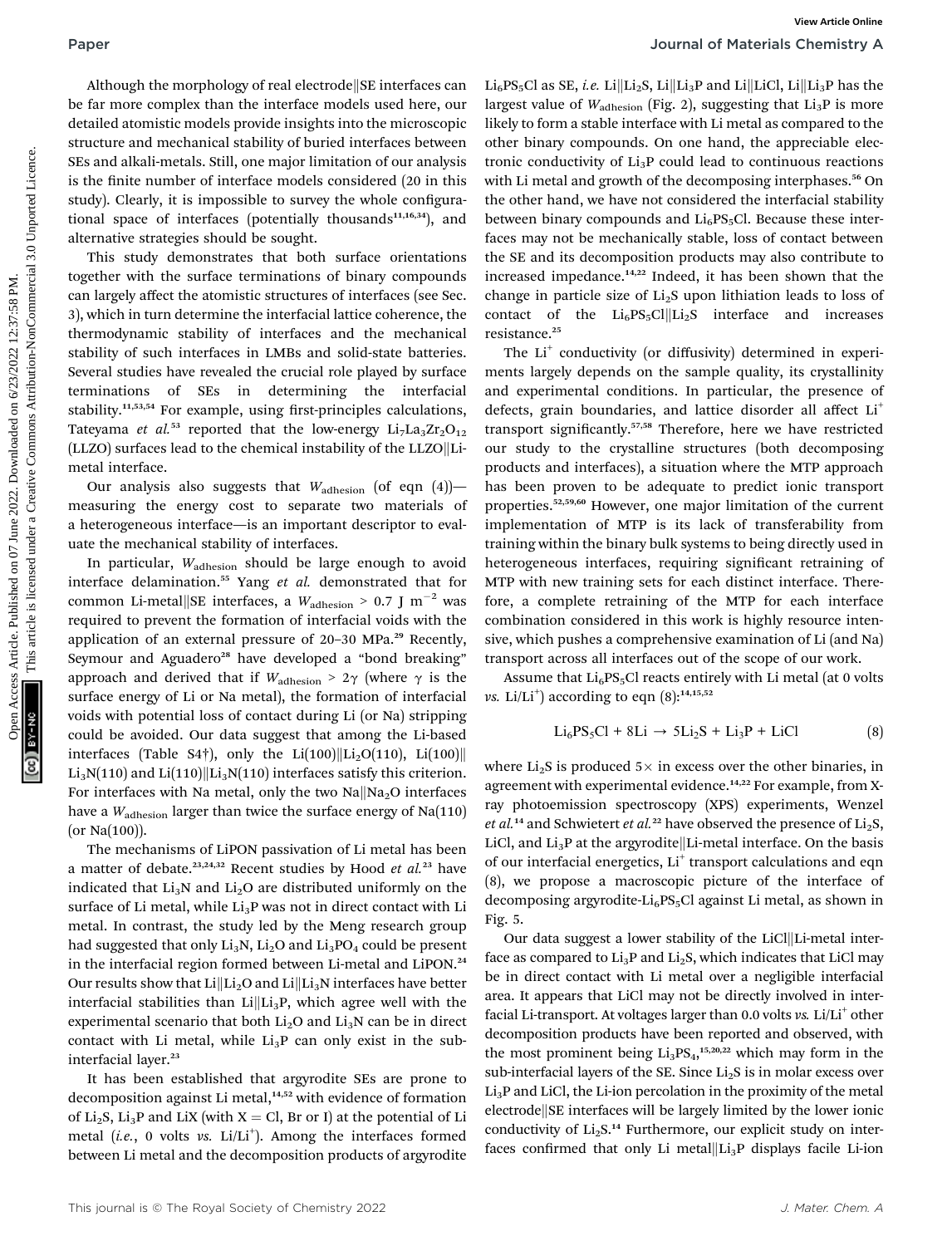

Fig. 5 Schematic illustration of a possible structure of the interface between Li metal and argyrodite-Li $_6$ PS $_5$ Cl, as inferred from the interfacial energetics and Li-ion transport simulations.

transport (Fig. 4c) as signified by the black arrows in Fig. 5, while the interfaces of Li metal with  $Li<sub>2</sub>S$  and LiCl are resistive to Li-ion transport (Fig. 4 and S9†). Therefore, our qualitative results suggest that the decomposing interfaces are resistive to Li-ion transport as compared to the unreacted argyrodite SE.<sup>14</sup> Note that the interfaces formed among different decomposition products (e.g.,  $Li_3P||Li_2S$ ) or the decomposition products with a solid electrolyte (e.g.,  $Li_6PS_5Cl$ ) are also of crucial importance to Li-ion transport. Therefore, explicit studies of these interfaces using high-fidelity machine learned potentials are certainly needed.

#### 6 Conclusion

Chalcogen-containing SEs show among the highest room temperature ionic conductivities  $(\sim 10^{-2} \text{ S cm}^{-1})$ , but their practical applications in LMBs are limited by the decomposing interfaces when in contact with Li metal. Similar constraints bottleneck the implementation of SEs in NIBs as well. Therefore, it is vital to understand the interfacial properties of these decomposing interfaces, either experimentally or theoretically. In this work, we have systematically evaluated the thermodynamic stability (of Li- and Na-systems) and Li-ion transport properties of multiple decomposing interfaces, by employing first-principles calculations and large-scale MD simulations based on MLPs. Our results reveal that the interfacial stability of decomposition products with alkali-metals is largely affected by the surface properties of the decomposition products. In general, we have observed that the interfaces formed between alkali-metal with argyrodite- $Li_6PS_5Cl$  are resistive to Li-ion transport. Finally, our high-fidelity MLPs, trained explicitly for interfaces, shed light on the complicated interfacial transport properties, which will aid in the study and optimization of SEs in the future.

#### 7 Methods

#### 7.1 First-principles calculations

DFT was used to approximate the energy contributions introduced in Sec. 2. The wavefunctions were described using plane-

waves for the valence electrons together with projected augmented wave potentials for the core electrons as implemented in the Vienna Ab initio Simulation Package (VASP).<sup>61-63</sup> The exchange–correlation contributions were treated within the generalized gradient approximation (GGA) as parameterized by Perdew, Burke, and Ernzerhof (PBE).<sup>64</sup> The valence electron configurations for each element were as follows: Li:  $s^1p^0$ , N:  $s^{2}p^{3}$ , O:  $s^{2}p^{4}$ , Na:  $s^{1}p^{0}$ , P:  $s^{2}p^{3}$ , S:  $s^{2}p^{4}$  and Cl:  $s^{2}p^{5}$ . The parameters we used for geometry optimization, surface energy and interfacial energetics calculations of the binary compounds and the constructed interfaces follow the MITRelaxSet, as in pymatgen.<sup>65</sup> We used a plane wave energy cutoff of 520 eV and a *k*-point mesh generated using a *k*-point density of 25  $\rm \AA^{-1}.$  The total energy of each structure was converged to  $10^{-5}$  eV per cell, and the geometry optimizations were stopped when the change in the total energy between two subsequent ionic steps was smaller than  $10^{-4}$  eV. **Course Community Articles**<br>
Control on the confidence of the confidence of the confidence of the confidence of the confidence of the confidence of the confidence of the confidence of the confidence of the confidence of t

AIMD simulations were performed with the VASP to generate the initial training sets for the MTP-MD (see Sec. 7.2). A planewave energy cutoff of 400 eV and a  $\Gamma$ -only k-mesh were used. The canonical ensemble (NVT) was achieved using a Nosé-Hoover thermostat and a time step of  $2$  fs.<sup>66,67</sup> Since previous studies have reported<sup>59,68</sup> that the training set for MTP-MD should cover the whole configurational space and contain sufficient data so as to rarely invoke DFT calculations, we performed AIMD calculations at 1000 K for 14–20 ps (preceded by a temperature ramping of 2 ps), which resulted in training sets containing 7000–10 000 configurations. The supercell sizes used for binary compound pristine structures were  $4 \times 4 \times 4$  for Li metal (128) atoms),  $2 \times 2 \times 2$  for Li<sub>2</sub>S (96 atoms),  $3 \times 3 \times 3$  for Li<sub>3</sub>P (216) atoms) and  $3 \times 3 \times 3$  for LiCl (216 atoms). We also studied vacancy-mediated diffusion by creating Li<sup>+</sup> vacancies inside the Li metal and binary compounds.

Li<sup>+</sup> vacancies were introduced by removing Li atoms and compensating for them with a uniform (jellium) charge background. Also, we created specific supercells that enabled a Li<sup>+</sup> vacancy concentration of  $\sim 0.8\%$  for all compounds, which can arise at a synthesis temperature of 1200 K with a defect formation energy of 0.5 eV. Specifically, we used supercells of 4  $\times$  4  $\times$  4 with one Li<sup>+</sup> vacancy for Li metal (127 atoms), 2  $\times$  2  $\times$  4 with one Li<sup>+</sup> vacancy for Li<sub>2</sub>S (191 atoms),  $3 \times 3 \times 3$  with one Li<sup>+</sup> vacancy for Li<sub>3</sub>P (215 atoms) and  $3 \times 3 \times 3$  with one Li<sup>+</sup> vacancy for LiCl (215 atoms). To study  $Li<sup>+</sup>$  transport across Li-metal- $\parallel$  decomposition product interfaces, we have created Li<sup>+</sup> vacancies randomly in the interface region (shaded regions in Fig. 2 and 4), with a vacancy concentration of  $\sim$ 1.1%. The interfaces that we chose were Li(110)||Li<sub>2</sub>S(110) (520 atoms), Li(100)||  $Li_3P(001)$  (406 atoms) and  $Li(110)||LiCl(100)$  (439 atoms).

#### 7.2 Moment-tensor potential molecular dynamics

MTPs for the bulk and interfaces investigated in this study were trained using the machine learning of interatomic potentials (MLIP) package.<sup>69</sup> In the training of the MTP potentials, several parameters need to be carefully selected to balance computational cost vs. accuracy of the trained potentials. During training, we have extensively tested the effects of weights on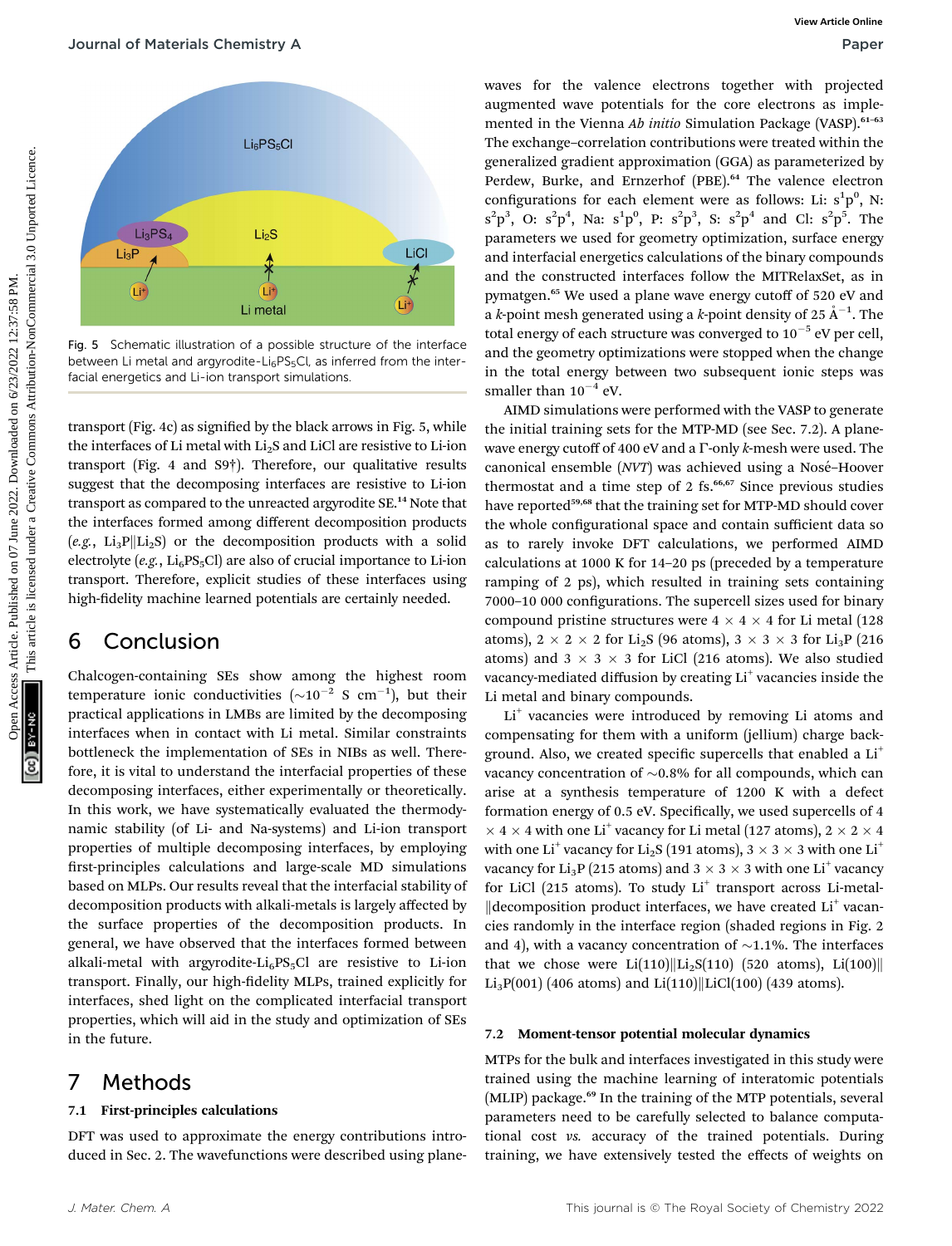reproducing the ab initio total energies, forces and stresses, as well as the cutoff radius  $(R_{\text{cut}})$  and the maximum level of basis functions (lev<sub>max</sub>) on the accuracy of energy and forces of trained MTP potentials. We concluded that a ratio of weights of 100 : 10 : 1 for energies, forces, and stresses, respectively, was appropriate to achieve good accuracy. Also, we found that a lev<sub>max</sub> of 10 and a  $R_{\text{cut}}$  of 5 Å, provided a tolerable level of fitting and validation errors in energies (<10 meV per atom) and forces (<30 meV  $\rm \AA^{-1})$ , as documented in Table S6.†

Since our MTPs were trained at high temperatures  $\sim 1000$ K), we further validated the transferability of the potentials to lower temperatures (i.e., 300-500 K). Specifically, we constructed validation sets by performing AIMD at 300 K/500 K for 4 ps  $(\sim 2000$  snapshots for each temperature). The fitting and validation errors on the total energies in both binary compounds and interface models were always <10 meV, while the errors on forces were within  $\sim$ 30 meV  $\AA^{-1}$ .

Upon training, MTP-MD simulations were performed using LAMMPS,<sup>70</sup> where the MD simulations were performed in the temperature range of 300-1000 K at intervals of 100 K. A Nosé-Hoover thermostat was used to simulate the canonical ensemble (NVT).<sup>66,67</sup> Long MD simulations were carried out for at least 10 ns with a short time step of 1 fs, preceded by a temperature ramping for 100 ps and an equilibration period of 1 ns to reach each target temperature. We also benchmarked our MTP  $D^*$  data with AIMD results (see Table S9 $\dagger$ ). Specifically, we find that our MTP-MD calculated  $D^*$  at 900 K and 800 K are in reasonable agreement with AIMD calculations at the same temperatures, signifying the high fidelity of our MTP-MD simulations. The trained moment tensor potentials for both binary compounds and interface models are publicly available in the repository [https://github.com/caneparesearch/MTP-](https://github.com/caneparesearch/MTP-Li_interface_binaries.git)[Li\\_interface\\_binaries.git](https://github.com/caneparesearch/MTP-Li_interface_binaries.git). Paper<br>
Superadiosity the absolution of the maximum interded on 16 Male accurates are the common the common the state of the published on the maximum interded on the maximum interded on the common common common common comm

#### 7.3 Error analysis of lithium ion diffusivity

To attain a better estimate of the computed Li-ion diffusivity and activation energy, we have considered the statistical variance of tracer diffusivity,  $D^*(T)$  and performed a weighted linear least squares regression, following He et al. methodology.<sup>71</sup> In our Arrhenius plot, the weight of each point is determined by using the reciprocal of the variance of  $\log D^*(T)$ . The variance of  $\log D^*(T)$  is calculated based on the propagation of uncertainty using eqn (9):

$$
\sigma(\log D^*(T))^2 = \frac{\sigma\left(D^*(T)^2\right)}{D^*(T)^2} \tag{9}
$$

where  $\sigma$  is the standard deviation of  $D^*(T)$ . We have divided the entire MD simulation into multiple non-overlapping MD sections, from which  $\sigma$  is determined. To minimize  $\sigma$ , we have tried dividing the MD simulations into different numbers of sections. For example, in LiCl we have computed  $\sigma$  for different numbers of sections, such as  $10 (\sigma = 1.48 \times 10^{-8} \text{ cm}^2 \text{ s}^{-1})$ , 100<br>(2.12 × 10<sup>-8</sup>) and 1000 (5.72 × 10<sup>-8</sup>). Closely larger numbers of  $(2.13 \times 10^{-8})$  and 1000  $(6.73 \times 10^{-8})$ . Clearly, larger numbers of sections increase  $\sigma$ ; in this study, we have chosen 10 sections.

#### 7.4 Validation of interfacial models

To verify the accuracy of our methodology in predicting interfacial properties, we have calculated interfacial energetics using two additional "constrained" optimization methods, namely, (i) "Fix-binary": the middle layers of the decomposition product was fixed to mimic the bulk in-plane lattice constants of the binary compound, and, (ii) "Fix-metal": middle layers of Li(Na) metal are fixed. The default method used throughout the work is when we do not constrain the middle layers of either binary compounds or the metal, referred to as "Fully-relaxed". To test these scenarios, we chose  $\text{Na}(110)$ ||Na<sub>2</sub>O(110) for Na-based and  $Li(100)||Li<sub>3</sub>P(001)$  for Li-based interfaces, respectively. The calculated  $E_f$ , with and without constrained optimization, are shown in Fig. S6. $\dagger$  Notably,  $E_f$  calculated using constrained optimization is  $\sim$ 0.02 J m<sup>-2</sup> and  $\sim$ 0.1 J m<sup>-2</sup> higher than that of Fully-relaxed for Li(100) Li<sub>3</sub>P(001), and Na(110) Na<sub>2</sub>O(110), respectively.

Another typically used approach for calculating interfacial energy  $\sigma$  excluding the strain effect is to compute interface formation energy at varied slab thicknesses of Li (or Na) metal, and  $\sigma$  is obtained by taking the y-intercept of the extrapolated value of  $E_f$ <sup>26</sup> To test this approach, we have taken  $Li(100)$ Li<sub>3</sub>P(001) and Li(110)||Li<sub>2</sub>S interfaces which are used later to investigate Li-ion transport. We fixed the in-plane lattice constants of the interfaces to that of the binary compounds, while varying the number of Li-metal slabs. We find that in both cases, the variations of  $E_f$  with different formula units of Limetal slab (denoted as  $n_{\text{Li}}$ ) are not significant (see Fig. S10†). This indicates that the strain energy is not very sensitive to the system size. Using both approaches, the  $Li(100)||Li<sub>3</sub>P(001)$ interface appears consistently more stable than the  $Li(110)||Li<sub>2</sub>S$ interface.

#### Conflicts of interest

There are no conflicts to declare.

#### Acknowledgements

J. W., A. A. P. and P. C. acknowledge funding from the National Research Foundation under its NRF Fellowship NRFF12-2020- 0012. The computational work was performed on resources of the National Supercomputing Centre, Singapore ([https://](https://www.nscc.sg) [www.nscc.sg](https://www.nscc.sg)).

#### Notes and references

- 1 J. B. Goodenough and Y. Kim, Chem. Mater., 2010, 22, 587– 603.
- 2 W. Xu, J. Wang, F. Ding, X. Chen, E. Nasybulin, Y. Zhang and J.-G. Zhang, Energy Environ. Sci., 2014, 7, 513–537.
- 3 D. Lin, Y. Liu and Y. Cui, Nat. Nanotechnol., 2017, 12, 194– 206.
- 4 T. Krauskopf, F. H. Richter, W. G. Zeier and J. Janek, Chem. Rev., 2020, 120, 7745–7794.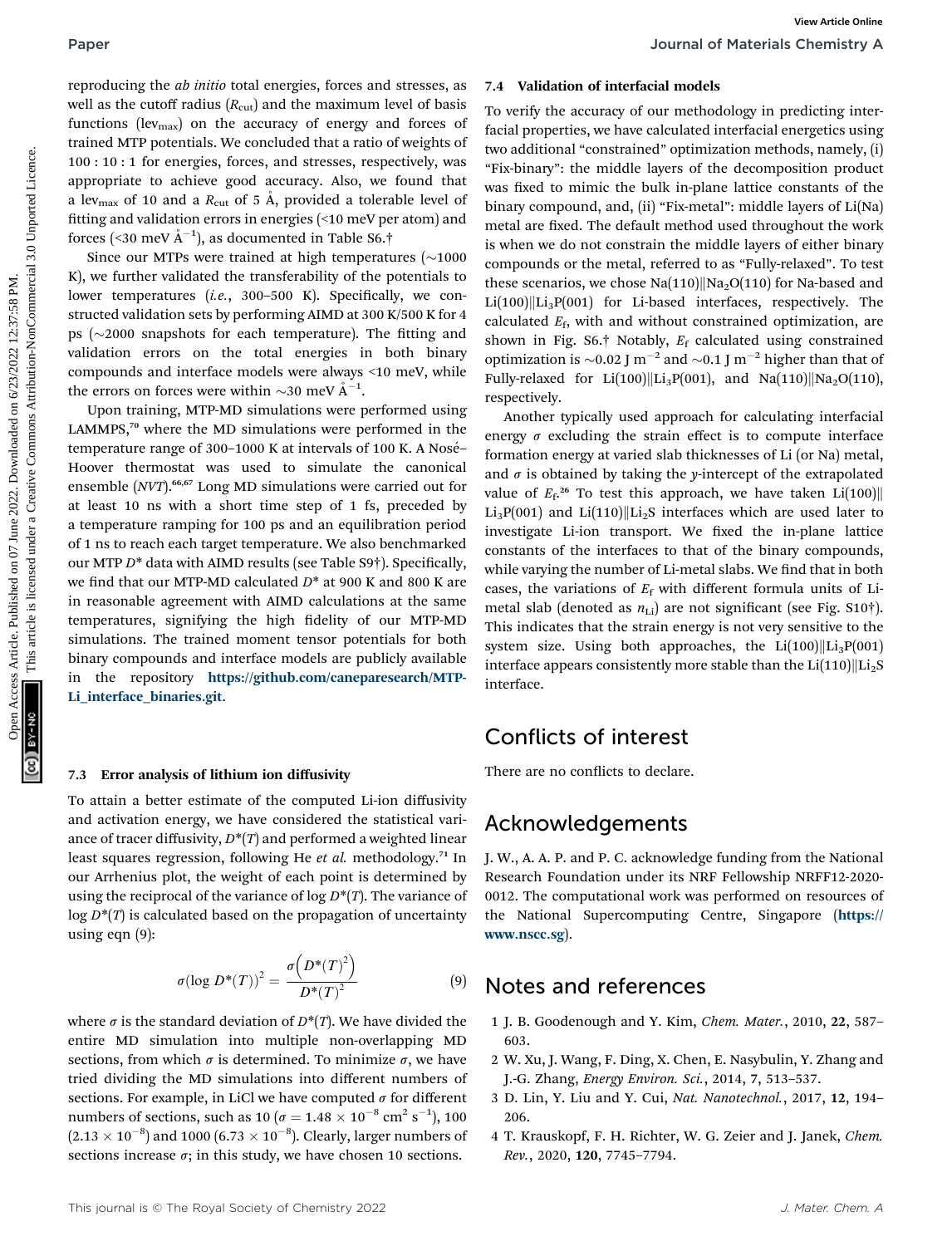- 5 X.-B. Cheng, R. Zhang, C.-Z. Zhao and Q. Zhang, Chem. Rev., 2017, 117, 10403–10473.
- 6 C. Fang, B. Lu, G. Pawar, M. Zhang, D. Cheng, S. Chen, M. Ceja, J.-M. Doux, H. Musrock, M. Cai, B. Liaw and Y. S. Meng, Nat. Energy, 2021, 6, 987–994.
- 7 K. Xu, Chem. Rev., 2004, 104, 4303–4418.
- 8 N. Yabuuchi, K. Kubota, M. Dahbi and S. Komaba, Chem. Rev., 2014, 114, 11636–11682.
- 9 P. K. Nayak, L. Yang, W. Brehm and P. Adelhelm, Angew. Chem., Int. Ed., 2018, 57, 102–120.
- 10 C. Delmas, Adv. Energy Mater., 2018, 8, 1703137.
- 11 J. Haruyama, K. Sodeyama, L. Han, K. Takada and Y. Tateyama, Chem. Mater., 2014, 26, 4248–4255.
- 12 H. Tang, Z. Deng, Z. Lin, Z. Wang, I.-H. Chu, C. Chen, Z. Zhu, C. Zheng and S. P. Ong, Chem. Mater., 2018, 30, 163–173.
- 13 E. A. Wu, C. S. Kompella, Z. Zhu, J. Z. Lee, S. C. Lee, I.-H. Chu, H. Nguyen, S. P. Ong, A. Banerjee and Y. S. Meng, ACS Appl. Mater. Interfaces, 2018, 10, 10076–10086.
- 14 S. Wenzel, S. J. Sedlmaier, C. Dietrich, W. G. Zeier and J. Janek, Solid State Ionics, 2018, 318, 102–112.
- 15 W. D. Richards, L. J. Miara, Y. Wang, J. C. Kim and G. Ceder, Chem. Mater., 2016, 28, 266–273.
- 16 B. Gao, R. Jalem and Y. Tateyama, ACS Appl. Mater. Interfaces, 2021, 13, 11765–11773.
- 17 T. Famprikis, P. Canepa, J. A. Dawson, M. S. Islam and C. Masquelier, Nat. Mater., 2019, 18, 1278–1291.
- 18 T. Famprikis, O. U. Kudu, J. A. Dawson, P. Canepa, F. Fauth, ¨ E. Suard, M. Zbiri, D. Dambournet, O. J. Borkiewicz, H. Bouyanfif, S. P. Emge, S. Cretu, J.-N. Chotard, C. P. Grey, W. G. Zeier, M. S. Islam and C. Masquelier, J. Am. Chem. Soc., 2020, 142, 18422–18436. Open Access Article. Published on 07 June 2022. Downloaded on 6/23/2022 12:37:58 PM. This article is licensed under a [Creative Commons Attribution-NonCommercial 3.0 Unported Licence.](http://creativecommons.org/licenses/by-nc/3.0/) **[View Article Online](https://doi.org/10.1039/d2ta02202h)**
	- 19 L. Baggetto, R. A. H. Niessen, F. Roozeboom and P. H. L. Notten, Adv. Funct. Mater., 2008, 18, 1057–1066.
	- 20 Y. Zhu, X. He and Y. Mo, J. Mater. Chem. A, 2016, 4, 3253– 3266.
	- 21 V. Lacivita, Y. Wang, S.-H. Bo and G. Ceder, J. Mater. Chem. A, 2019, 7, 8144–8155.
	- 22 T. K. Schwietert, V. A. Arszelewska, C. Wang, C. Yu, A. Vasileiadis, N. J. J. de Klerk, J. Hageman, T. Hupfer, I. Kerkamm, Y. Xu, E. van der Maas, E. M. Kelder, S. Ganapathy and M. Wagemaker, Nat. Mater., 2020, 19, 428–435.
	- 23 Z. D. Hood, X. Chen, R. L. Sacci, X. Liu, G. M. Veith, Y. Mo, J. Niu, N. J. Dudney and M. Chi, Nano Lett., 2021, 21, 151-157.
	- 24 D. Cheng, T. A. Wynn, X. Wang, S. Wang, M. Zhang, R. Shimizu, S. Bai, H. Nguyen, C. Fang, M.-c. Kim, W. Li, B. Lu, S. J. Kim and Y. S. Meng, Joule, 2020, 4, 2484–2500.
	- 25 C. Yu, S. Ganapathy, N. J. J. de Klerk, I. Roslon, E. R. H. van Eck, A. P. M. Kentgens and M. Wagemaker, J. Am. Chem. Soc., 2016, 138, 11192–11201.
	- 26 N. D. Lepley and N. A. W. Holzwarth, Phys. Rev. B: Condens. Matter Mater. Phys., 2015, 92, 214201.
	- 27 C.-T. Yang and Y. Qi, Chem. Mater., 2021, 33, 2814–2823.
	- 28 I. D. Seymour and A. Aguadero, J. Mater. Chem. A, 2021, 9, 19901–19913.
- 29 M. Yang, Y. Liu, A. M. Nolan and Y. Mo, Adv. Mater., 2021, 33, 2008081.
- 30 F. Mizuno, A. Hayashi, K. Tadanaga and M. Tatsumisago, Adv. Mater., 2005, 17, 918–921.
- 31 T. Hakari, M. Nagao, A. Hayashi and M. Tatsumisago, J. Power Sources, 2015, 293, 721–725.
- 32 A. Schwöbel, R. Hausbrand and W. Jaegermann, Solid State Ionics, 2015, 273, 51–54.
- 33 P. W. Tasker, J. Phys. C: Solid State Phys., 1979, 12, 4977– 4984.
- 34 K. T. Butler, G. Sai Gautam and P. Canepa, npj Comput. Mater., 2019, 5, 19.
- 35 T. Einstein, Handbook of Crystal Growth, Elsevier, 2015, pp. 215–264.
- 36 R. Tran, Z. Xu, B. Radhakrishnan, D. Winston, W. Sun, K. A. Persson and S. P. Ong, Sci. Data, 2016, 3, 160080.
- 37 Y.-X. Chen and P. Kaghazchi, Nanoscale, 2014, 6, 13391– 13395.
- 38 W. C. Mackrodt, J. Chem. Soc., Faraday Trans. 2, 1989, 85, 541.
- 39 Z. Liu, Y. Qi, Y. X. Lin, L. Chen, P. Lu and L. Q. Chen, J. Electrochem. Soc., 2016, 163, A592–A598.
- 40 A. Hashibon, C. Elsasser and M. Ruhle, Acta Mater., 2005, 53, 5323–5332.
- 41 R. Benedek, D. N. Seidman and C. Woodward, J. Phys.: Condens. Matter, 2002, 14, 2877–2900.
- 42 A.-L. Dalverny, J.-S. Filhol and M.-L. Doublet, J. Mater. Chem., 2011, 21, 10134.
- 43 N. T. Taylor, F. H. Davies, I. E. M. Rudkin, C. J. Price, T. H. Chan and S. P. Hepplestone, Comput. Phys. Commun., 2020, 257, 107515.
- 44 Z. Deng, Z. Wang, I.-H. Chu, J. Luo and S. P. Ong, J. Electrochem. Soc., 2016, 163, A67–A74.
- 45 A. Kato, H. Kowada, M. Deguchi, C. Hotehama, A. Hayashi and M. Tatsumisago, Solid State Ionics, 2018, 322, 1–4.
- 46 Y. Xiao, Y. Wang, S.-H. Bo, J. C. Kim, L. J. Miara and G. Ceder, Nat. Rev. Mater., 2020, 5, 105–126.
- 47 J. Bates, Solid State Ionics, 1992, 53–56, 647–654.
- 48 A. V. Shapeev, Multiscale Model. Simul., 2016, 14, 1153–1173.
- 49 R. Court-Castagnet, Solid State Ionics, 1993, 61, 327–334.
- 50 G. Nazri, Solid State Ionics, 1989, 34, 97–102.
- 51 F. Altorfer, W. Bührer, I. Anderson, O. Schärpf, H. Bill, P. Carron and H. Smith, Phys. B, 1992, 180–181, 795–797.
- 52 C. Wang, K. Aoyagi, M. Aykol and T. Mueller, ACS Appl. Mater. Interfaces, 2020, 12, 55510–55519.
- 53 B. Gao, R. Jalem and Y. Tateyama, ACS Appl. Mater. Interfaces, 2020, 12, 16350–16358.
- 54 H.-K. Tian, R. Jalem, B. Gao, Y. Yamamoto, S. Muto, M. Sakakura, Y. Iriyama and Y. Tateyama, ACS Appl. Mater. Interfaces, 2020, 12, 54752–54762.
- 55 A. Wang, S. Kadam, H. Li, S. Shi and Y. Qi, npj Comput. Mater., 2018, 4, 15.
- 56 P. Gorai, T. Famprikis, B. Singh, V. Stevanović and P. Canepa, Chem. Mater., 2021, 33, 7484–7498.
- 57 V. Lacivita, N. Artrith and G. Ceder, Chem. Mater., 2018, 30, 7077–7090.